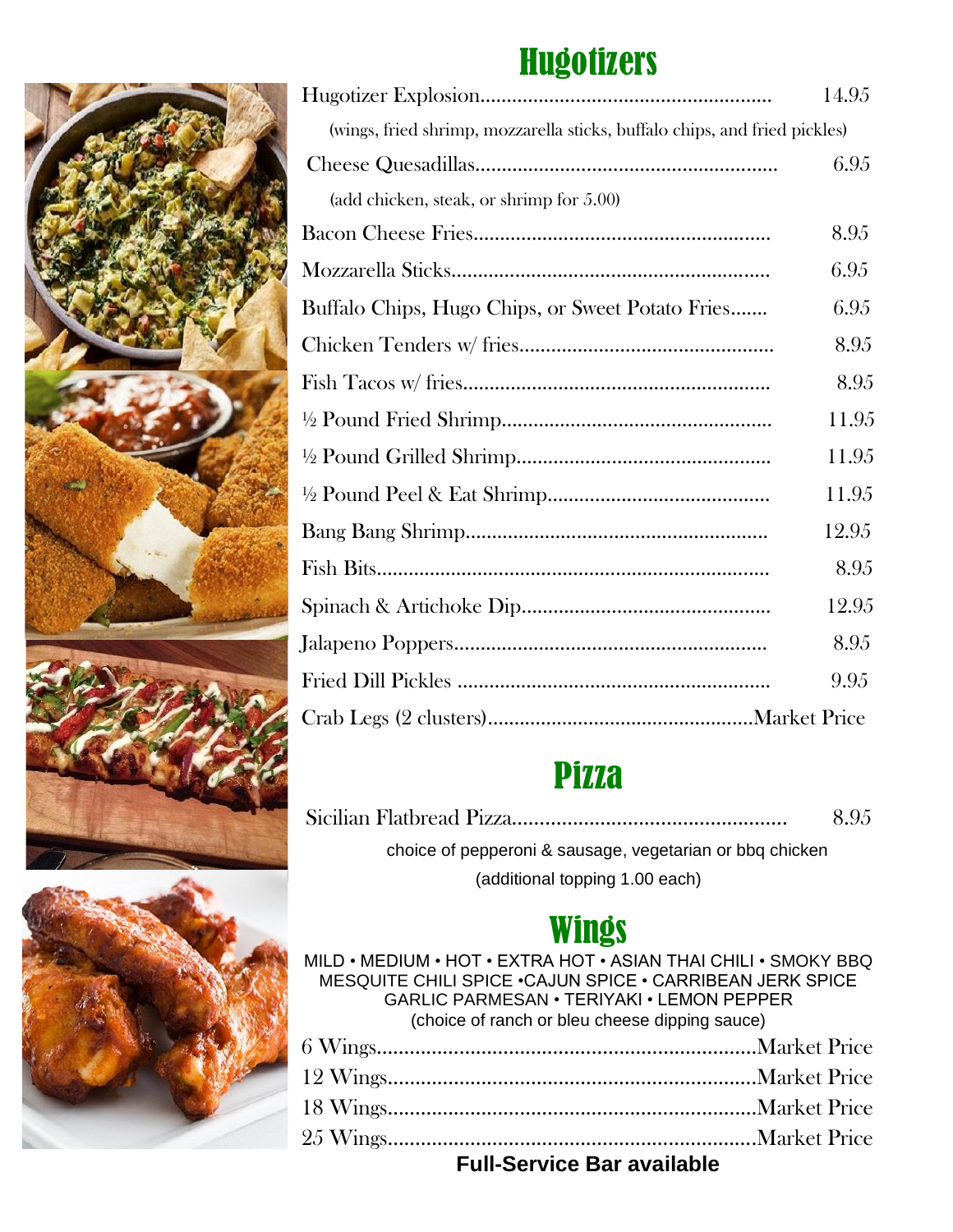### Salads



#### Garden Salad…………………….…………………………………….……7.95 • fresh mixed greens or spinach topped with tomato, cucumber, onions, and our three cheese blend with your choice of dressing add grilled chicken (4.00), grilled shrimp (6.00) grilled salmon (7.00)

Chef Salad…………………………………Sm 9.95……….…….. Lg 13.95 • fresh mixed greens topped with julienned roasted turkey breast, smoked ham, ripe tomatoes, cucumbers, onions, chopped eggs, Swiss and cheddar cheese with your choice of dressing

Chicken Salad Plate………………………………………………………9.95 • our delicious house made chicken salad served on a bed of mixed greens with ripe tomato wedges, cucumber slices, and your choice of dressing

BLT Chicken Spinach Salad…………….................................11.95 • tender baby spinach topped with grilled chicken breast, crispy bacon crumbles, diced tomatoes, onions, chopped egg, cucumber, and your choice of dressing

Buffalo Chicken or Shrimp Salad……………………………..…..12.95 • choice of boneless chicken wings or battered fried shrimp tossed in our traditional buffalo sauce, served over mixed greens with bleu cheese crumble, chopped eggs, cucumbers, tomatoes, sweet peppers, and choice of dressing

Greek Salad…………………………………………………………….……9.95 fresh feta cheese served over mixed greens with pepperoncini, onions, olives, tomatoes, cucumber – add grilled chicken (5.00) or grilled salmon (7.00)

### RANCH • BLEU CHEESE • THOUSAND ISLAND

ITALIAN • RASPBERRY • HONEY MUSTARD • FRENCH

### Pasta

(served with salad and garlic bread)

| • lean ground beef served with tomato sauce over spaghetti                                                                                  | 9.95  |
|---------------------------------------------------------------------------------------------------------------------------------------------|-------|
| Portabella Mushroom Ravioli in Garlic Cream Sauce 19.95<br>add grilled chicken $(4.00)$ – grilled salmon $(7.00)$ – grilled shrimp $(6.00)$ |       |
| · sliced grilled chicken served with our own thick creamy sauce over fettuccine                                                             |       |
| • shrimp served with our own thick creamy sauce over fettuccine noodles                                                                     | 19.95 |
| • tender fried chicken breast topped with marinara sauce and melted cheese<br>served over spagetti pasta                                    |       |
| • layered pasta, seasoned beef, ricotta, mozzarella, Romano cheeses and homemade sauce                                                      |       |

*Please inform your server if you have any food allergies. Consuming raw or uncooked meats, poultry, seafood, or eggs may increase your risk of foodborne illness, especially if you have certain medical conditions.*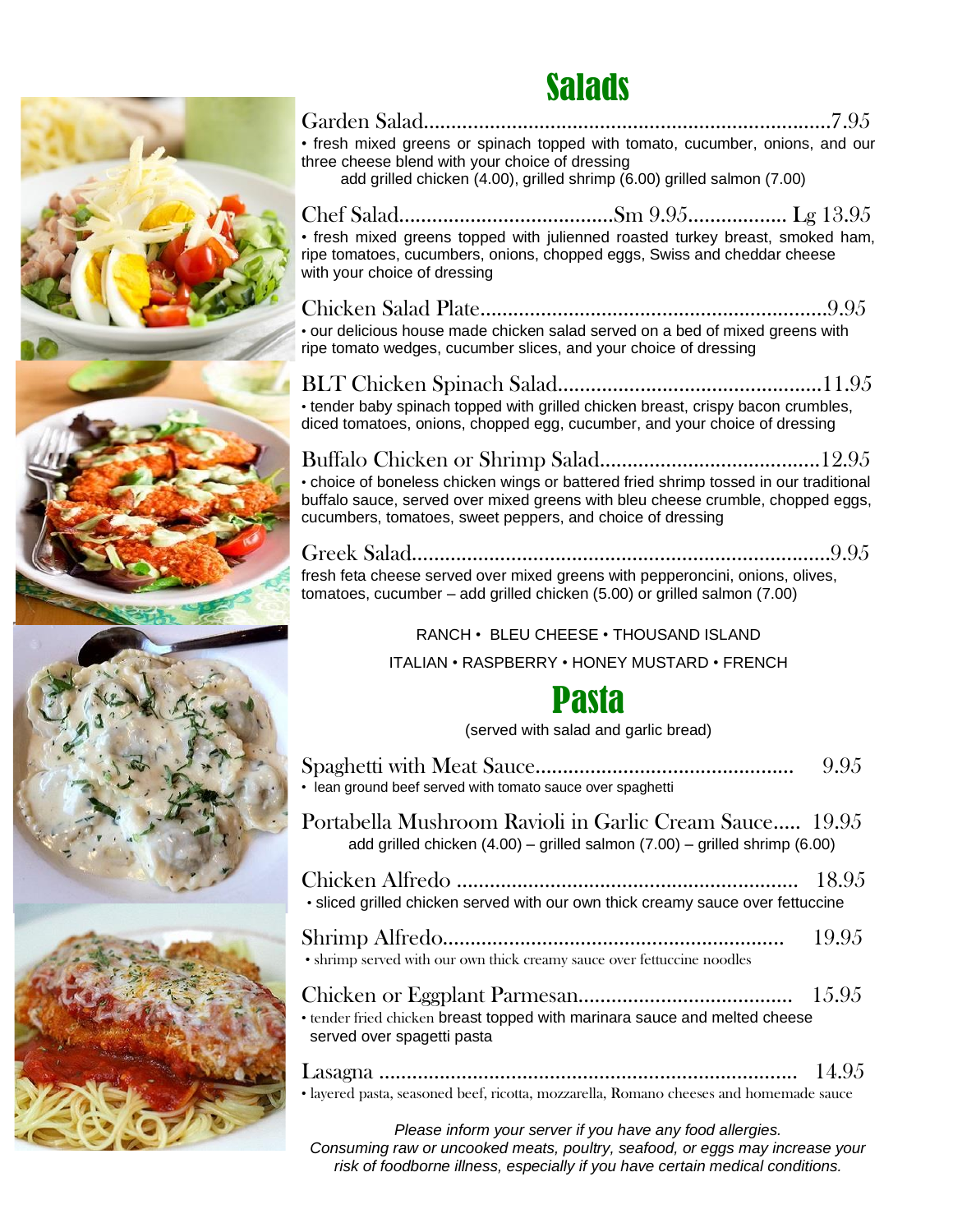### Entrees

(served with bread and choice of two sides)



VEGETABLE OF THE DAY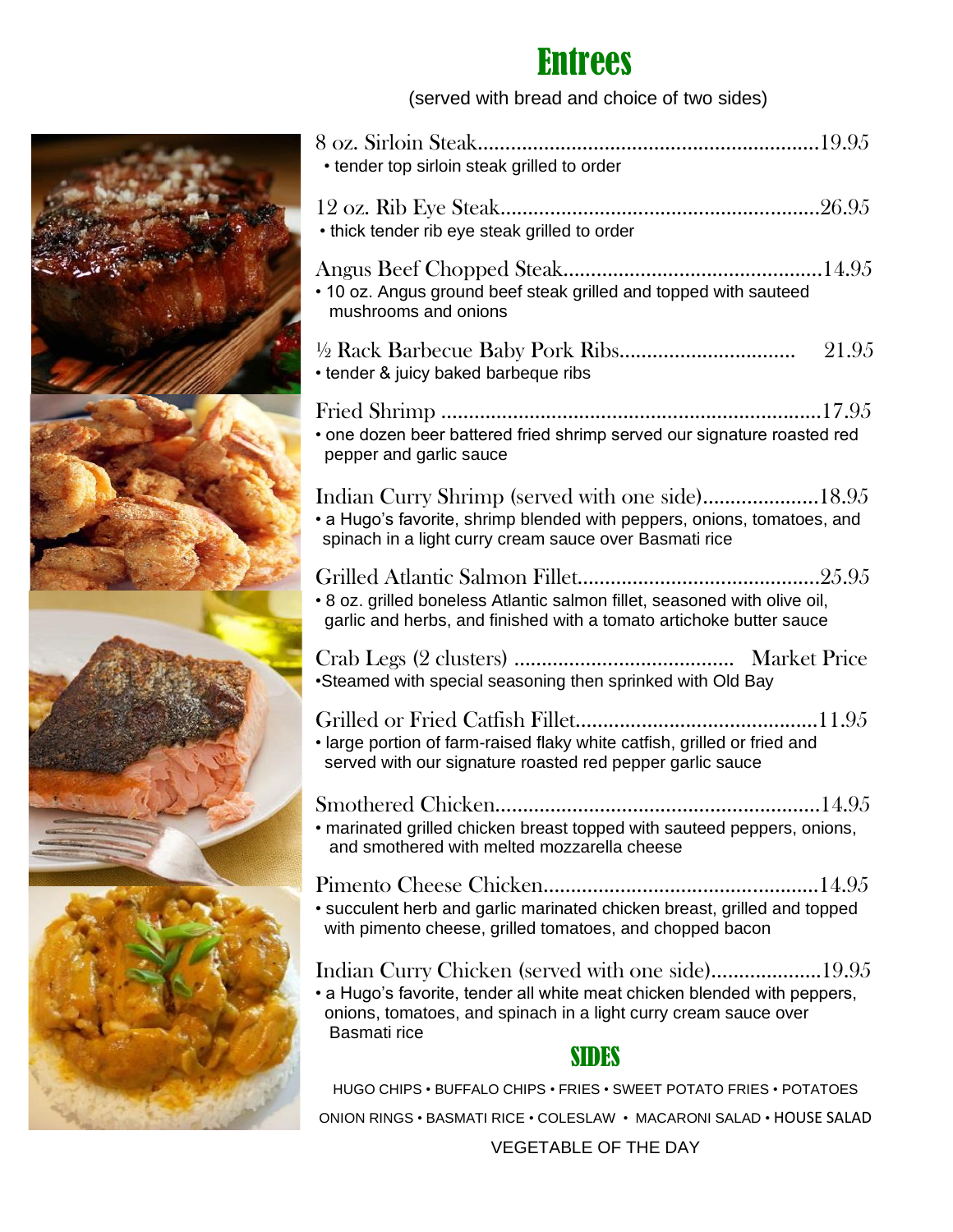## Sandwiches & Wraps

served with Hugo chips, fries, or macaroni salad ( sweet potato fries or onion rings add 1.25)



| • with peppers and onions on a toasted roll w/ melted cheese, lettuce, tomato, and mayo                                                                                          | 8.95  |
|----------------------------------------------------------------------------------------------------------------------------------------------------------------------------------|-------|
| • house made chicken salad served on your choice of bread, croissant, or wrap                                                                                                    | 8.95  |
| • marinated chicken breast on a grilled sesame seed bun with garlic and herb mayo                                                                                                | 8.95  |
| • thinly sliced turkey and smoked ham with hickory smoked bacon and two cheeses                                                                                                  | 8.95  |
| • served on grilled rye bread with sauerkraut, swiss cheese, and thousand island dressing                                                                                        | 10.95 |
| swiss, cheddar, and feta cheeses on a thick panini bread which is buttered and grilled                                                                                           |       |
| • our own sharp cheddar pimento cheese, spread thickly on our panini bread with hickory<br>smoked bacon and grilled tomatoes                                                     | 9.95  |
| • thinly shaved roasted turkey breast with roasted red peppers, sauteed spinach,<br>melted feta cheese and drizzled with balsamic vinaigrette                                    |       |
| • tender chicken breast, lightly breaded and fried, then tossed in our house made buffalo<br>sauce and served in a flour tortilla with bleu cheese, lettuce, tomatoes, and ranch | 8.95  |
| · lightly breaded and fried chicken breast tossed in a sweet Thai chili sauce in a flour tortilla<br>with shredded lettuce, grilled peppers, and onions                          | 8.95  |
|                                                                                                                                                                                  | 8.95  |
| • choice of Greek gyro meat or grilled chicken breast stuffed into a warm pita with lettuce,<br>tomatoes, and tzatziki sauce                                                     |       |
| • two jumbo franks grilled and served on toasted buns with chili, mustard, onions, and slaw                                                                                      | 8.95  |